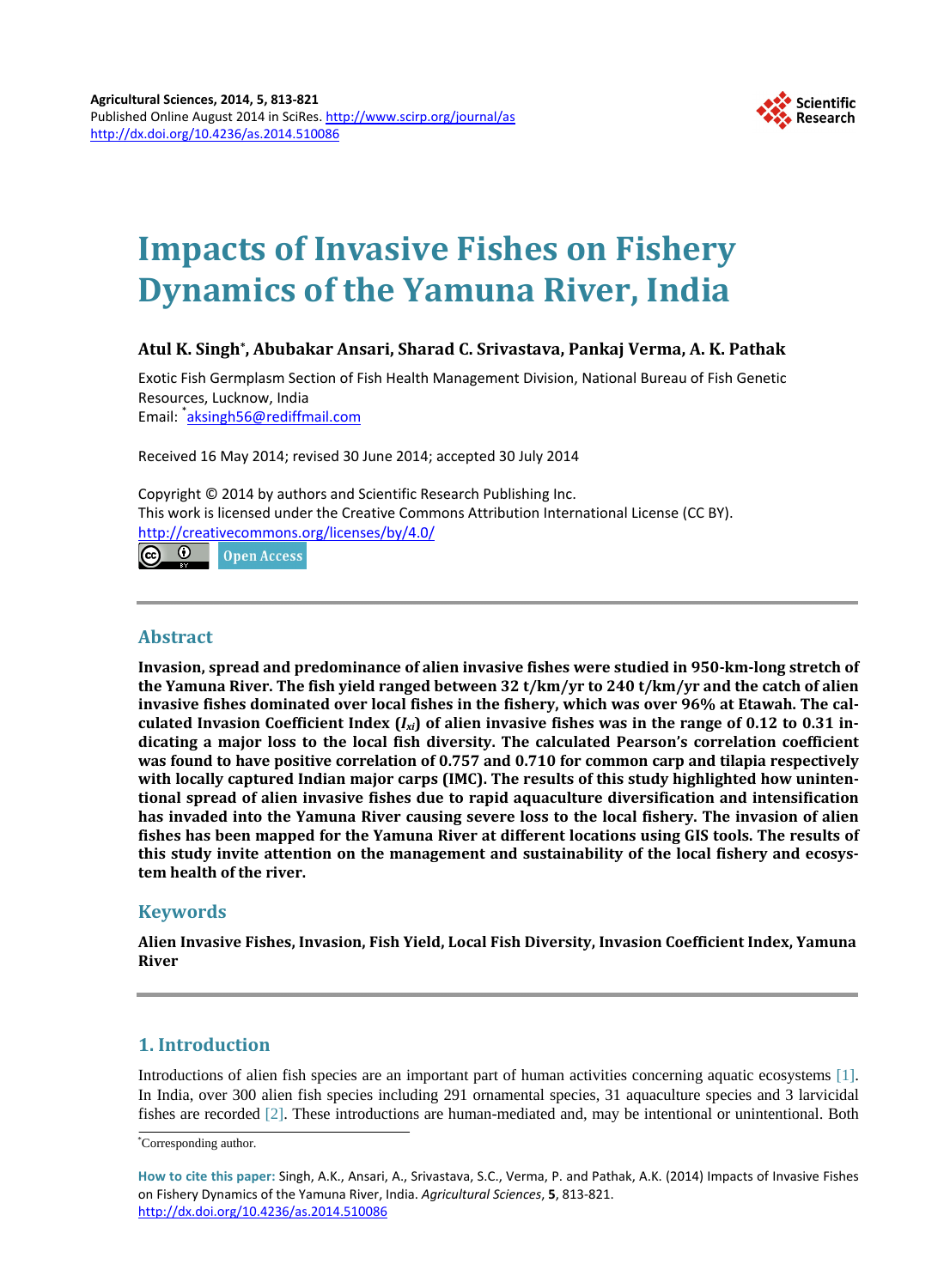types of introductions can cause bioinvasions *i.e.* introductions assisted by humans and natural range expansions. Alien invasive fishes are considered as one of the major causes of erosion or devastation of the native fish biodiversity in freshwater ecosystems [\[1\]](#page-7-0)[-\[4\].](#page-7-2) Most of the intentional introductions aimed to bring benefits to fishery management, aquaculture and fishpond production or in the case of natural ecosystems, by a need to fill vacant niches, to increase production and to provide new objects for sport fishing and ornamental fish [\[2\]](#page-7-1) [\[3\].](#page-7-3) In the past, there was scanty effort made to the risk assessment of the introductions either intentional or unauthorized. However, the latter was not thoroughly premeditated, often because the negative impacts of the alien fish species became apparent only some time after the alien species were introduced and established in the ecosystem. During the last decade, river ecosystems in India have been suffering from heavy human intervention, re-sulting in habitat loss and declined fishery of local fish species [\[5\]](#page-7-4) [\[6\].](#page-7-5) Many freshwater fish species have become critically declined [\[7\].](#page-7-6) The main reasons attributable to the decline in fishes are habitat destruction and fragmentation [\[8\],](#page-7-7) water abstraction, industries and private use [\[9\]-](#page-7-8)[\[12\]](#page-7-9) in general and increased incidences of alien invasive species in particular [\[2\]](#page-7-1) [\[13\].](#page-7-10) Today the fish diversity and associated habitats management are emerging as a great challenge particularly in view of invasion of alien fish species [\[1\]](#page-7-0) [\[2\]](#page-7-1) [\[14\]](#page-7-11) since alien invasive fishes have been identified as one of the chief threats to the aquatic ecosystem and the biodiversity [\[2\]](#page-7-1) [\[15\].](#page-7-12) Escaped invasive alien species from inadvertent releases can interact negatively with native ones by altering availability or quality of nutrients, competing for food and physical resources, changing habit structure and affecting gene flow species diversity [\[15\]](#page-7-12) [\[16\].](#page-7-13) It is now widely recognized that invasion of alien species is one of the most important factors endangering fish biodiversity and breaking down geographical barriers [\[15\]](#page-7-12) [\[16\].](#page-7-13) 

In view of the above documented facts, the objective of this study was to generate data to document the spread of alien invasive fishes in the Yamuna River, their distribution and the extent to which it has interacted with the local fish diversity. Present investigation also attempted to quantify the invasion and trade off the local fish diversity and ecosystem services viz-a-viz socio-economic changes. The paper presents a simple and generalizable non-species specific method for characterizing and assessing ecosystem invasions on measurable scale using spatially abundance data on the local and alien fish species. The approach is flexible and can be applied in different biomes, at multiple scales and to different groups of taxa quantifying general processes of fish invasion which thereby increases our understanding on invasion biology and the efficiency of pest surveillance and control.

### **2. Materials and Methods**

The Yamuna River is largest tributary of the Ganga River System the biggest river system in the country. The river Yamuna traverses a distance of approximately 950 km in the plain starting from Saharanpur district of the State of Uttar Pradesh to the confluence with river Ganga at Allahabad. We have collected information on the occurrences, abundance, and fish yield from the Yamuna River passing through various districts of the state of Uttar Pradesh (**[Figure 1](#page-2-0)**). The entire stretch of the Yamuna River is used for various human activities including fisheries through which the State Department earns substantial revenue by leasing out the stretches of the River to different fishermen societies for fishing purpose. In this study, we have generated data from 15 landing sites covering major cities along the river. Data from different landing sites was generated every quarter during the year May 2011 to March 2013.

Fishermen used dragnets of different mesh sizes ranging from 1 - 6 cm for fishing purpose. The fish yield of different river stretches was assessed with the help of the fishermen through field surveys undertaken on regular basis during the aforesaid period. The fish yield of per km river stretch at each landing centers was estimated based on our monthly catch data with the help of fishermen commercially catching the fish from the river at different landing sites. The % age contribution of local and alien invasive fishes in the total yield was calculated. From the total captured fishes at a landing sites, the over-all fish diversity was examined for each sampling locations with the help of taxonomic descriptions described by Talwar & Jhingran (1991) [\[17\]](#page-7-14) and FAO identification sheet [\[18\].](#page-7-15) The captured local fish species were sub grouped as Indian major carps (*Catla catla*, *Labeo rohita and Cirrhinus mrigala*), catfishes (*Wallago attu*, *Sperata spp.*, *Clupesoma garua*, *Rita rita* and other important ones) and miscellaneous fishes which were minor carps, weed fishes and other small fishes. The contribution of these subgroups for total catch was also determined for each sampling locations. The major groups of local fish as well as different alien invasive fish species were subjected to the measurements for length (cm) and weight (g) of randomly selected 25 specimens of each species at different sampling sites.

Based on the location specific fish diversity and the total number of alien invasive fish species observed, the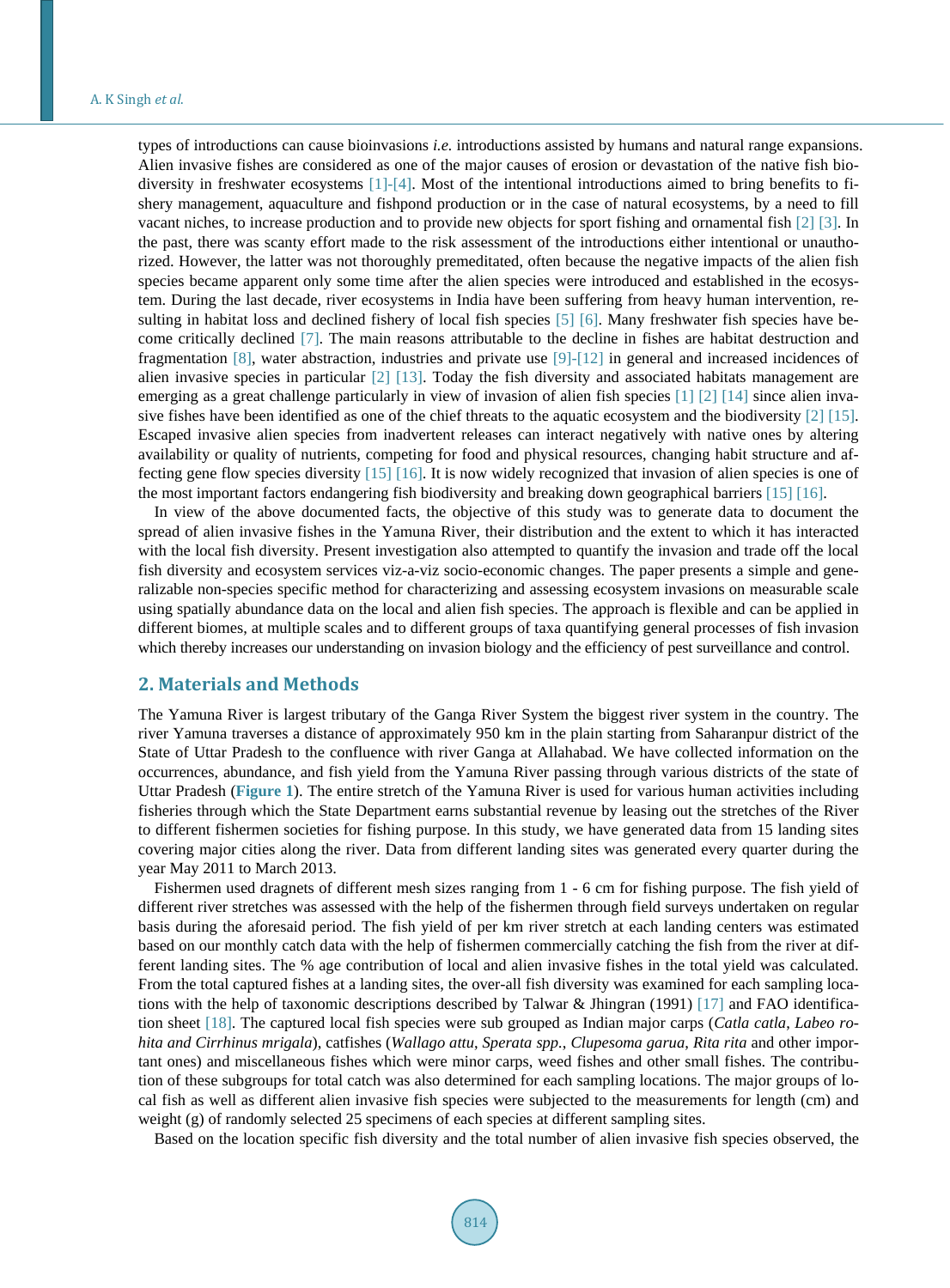A. K Singh *et al*.

<span id="page-2-0"></span>

Invasion Coefficient Index (*Ixi*) was calculated using the formula:

$$
I_{xi}=E\eta/N
$$

where  $I_{xi}$  was Invasion Coefficient Index; *En* was number of alien invasive fishes species captured at each study site and *N* was number of all the fish species caught at the sampling site. Invasion Coefficient Index represented the level to which local fish species were invaded by exotic species. The Invasion Coefficient Index ranged on a scale of 0 to 1 representing the invasion conditions. The 0 level of invasion showed minimum level of loss to the fish diversity where 1 represents the highest degree of invasion consequently total loss to the biodiversity.

For GIS mapping, we used the administrative-boundary vector map of India at district level (group of blocks) procured from the Survey of India at a scale of 1:1 000,000. The Survey of India toposheet for Uttar Pradesh at a scale of 1:250,000 was also used for mapping the exotic and local fish species in different stretches of the Yamuna River. The catch-composition data on local and alien invasive fish species were compiled from different stretches of the river at the district level. These compiled data were used to prepare the spatial database and thematic maps with the help of PCI Geometric 9.1 Prime, Arc GIS 8.3 with Arc Info software

[\(www.pcigeomatics.com;](http://www.pcigeomatics.com/) [www.esri.com\)](http://www.esri.com/). From the administrative boundary map of India, the administrative boundary of Uttar Pradesh was extracted at district level using the extract utility from the Arc Tool box of Arc GIS 8.3. The toposheet of Uttar Pradesh at a scale 1:250 000 was geo-referenced and the Yamuna River from this toposheet was digitized and analyzed. The administrative-boundary vector map of Uttar Pradesh was raste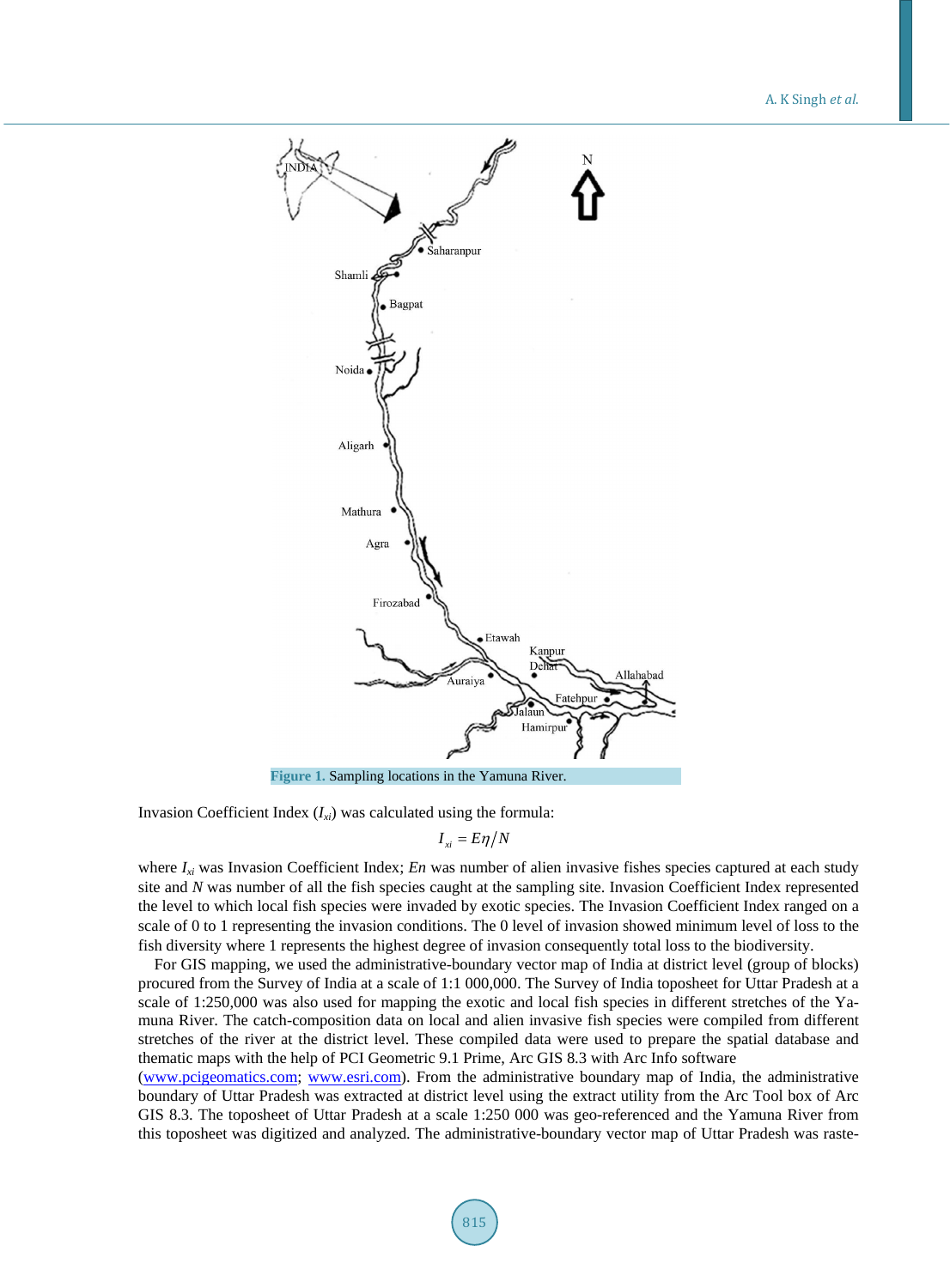rized in Geometric 9.1 Prime and was geo-referenced with the toposheet of Uttar Pradesh. The geo-referenced layer of Uttar Pradesh district administrative boundary was again converted using the raster-to-vector conversion utility of Geometric 9.1. The digitized layer of the Yamuna River was superimposed and added with the district polygon vector layer. The Yamuna River vector layer was divided into different stretches using the district boundary as a clip segment through which the river passes. Attribute tables with respect to these two vector layers were prepared, and the collected data on exotic and local fish catch-composition were entered into the attribute tables of these layers. Vector layers of the Yamuna River and of the district-boundary polygons were exported to the Arc coverage file format for analysis, querying and thematic-map generation. The coverage line layer for the Yamuna River and polygon layer for districts of Uttar Pradesh were used in Arc GIS 8.3 with Arc Info for analysis and map generation. Different GIS tools were applied spatially on attribute tables, and thematic maps were generated.

#### **Statistical Analysis**

All data were presented as mean. The length-weight regression  $(r^2)$  was calculated by the method of least squares by grouping the sample data into several short length groups and fitting the regression of logarithmic value of the average weight of fishes. The grouping was done according to the size ranges of the collected fish. The degree of adherence was then determined on the basis of length-weight regressions and it was calculated using the following formula:

$$
r^{2} = \frac{\sum xy - nx^{-}y^{-}}{\sqrt{\left(\sum x^{2} - nx^{-2}\right)\left(\sum y^{2} - ny^{-2}\right)}}
$$

where *n* was total number of length group;  $\overline{x}$  was mean of length ( $\overline{x}$ ) and  $\overline{y}$  was mean of weight ( $\overline{y}$ ).

Further Pearson's correlation coefficient was calculated between the different alien invasive fish species recorded at a locations with the local fish species groups *i.e.* IMC, catfish and miscellaneous fishes. Data obtained for different groups were subjected to statistical analysis using the Statistical Package SPSS (Version 16).

#### **3. Results**

<span id="page-3-0"></span>The data collected from the river showed that 63 fish species were present in the river which belonged to 8 orders, 18 families, 39 genus and 63 species. Out of total 63 recorded species, 53 were identified as local and 10 alien invasive fish species (**[Figure 2](#page-3-0)**). The recorded data showed that order Cypriniformes was dominated by Cyprinidae family representing 15 genera and 25 species and constituted 40% of the total catch.

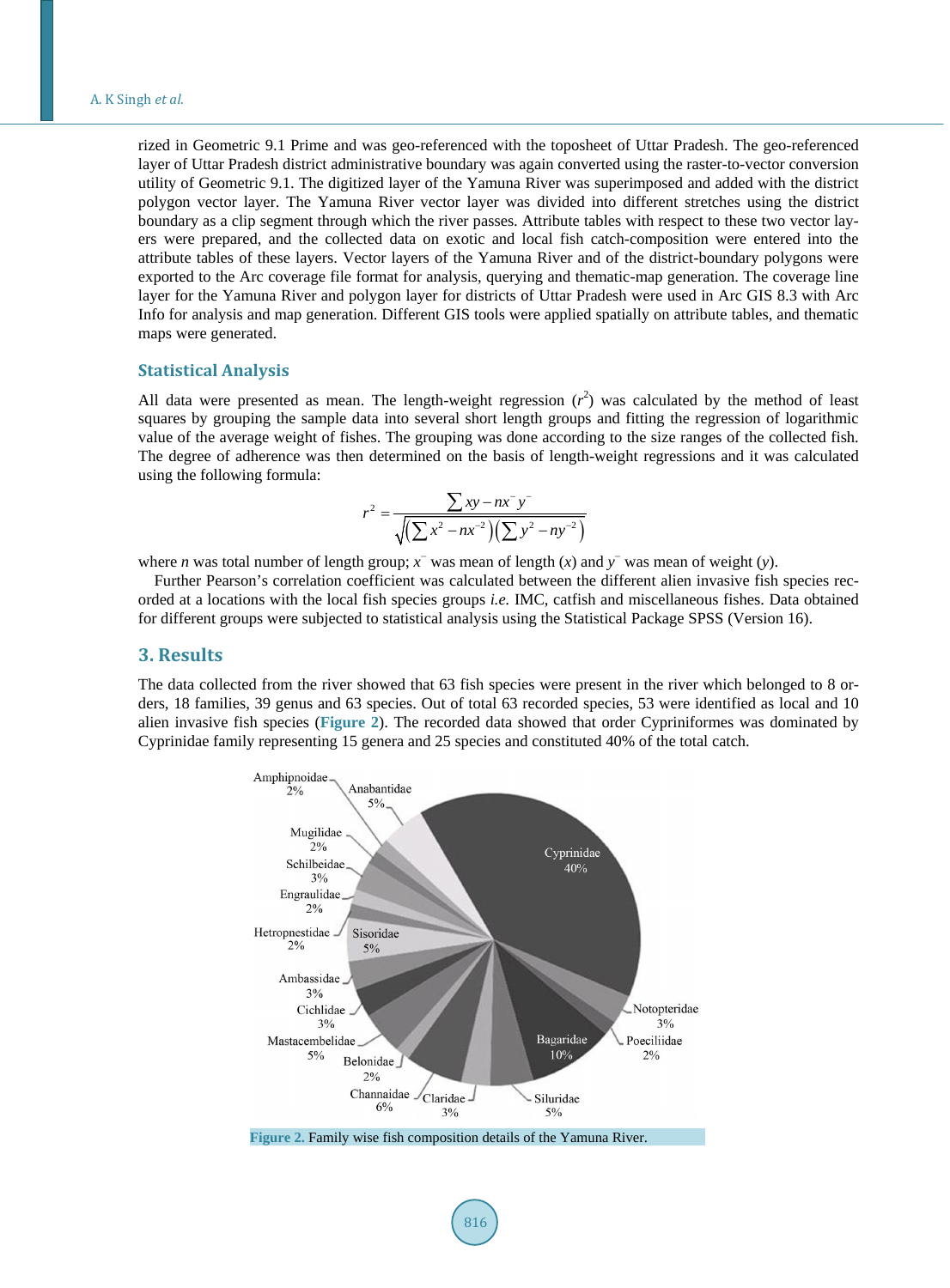The fishery of the river showed a blend of local and exotic species throughout the year. However, there was a predominance catch of alien invasive fishes at most of the sampling locations. The alien invasive fish species present in the catches were identified *Cyprinus carpio* Var. *communis*, *C. carpio* Var *specularis*, *Carassius auratus*, *Oreochromis niloticus*, *O. mossambicus*, *Clarias gariepinus*, *Aristichthys nobilis*, *Hypophthalmichthys molitrix*, *Ctenopahyngodon idella*, *Gambusia affinis*. The yield (t/km/yr) of different local and alien invasive fishes species at different sampling locations was maximum (220 t/km/yr) at Allahabad and minimum (40 t/km/yr) at Saharanpur (**[Figure](#page-4-0) 3**). The yield contribution of different fish groups were recorded and the catch for Indian major carps ranged from 4.8 to 11.5 t/km/yr while local catfishes constituted 9.8 to 52.6 t/km/yr and miscellaneous fishes constituted 42.6 to 106 t/km/yr (**[Figure](#page-4-0) 3**).

Common carp and tilapia constituted the major bulk of captured alien invasive fishes at most of the locations. Common carp was captured in the range of 19.7% to 58.6% in the size group of fry, fingerlings to large one up to 22.5 kg while tilapia in the size range of 1.5 g to 2.8 kg constituting 13.2% to 66.9% of total alien invasive fishes caught. The highest contribution of common carp was at Saharanpur (58.6%) and lowest at Etawah (19.7%). The length-weight correlation  $(r^2)$  value of common carp was above 0.67 and maximum value was 0.934. The tilapia was captured maximally at Etawah where we recorded 66.9% capture and the minimum catch of tilapia was 13.2% at Shamli. African catfish was also captured in the range of 4.2% to 13.5% of the total alien invasive fishes captured at different stations and the *r* <sup>2</sup> value was in the range of 0.795 to 0.977. Maximum catch of *C. gariepinus* (13.5%) was at Aligarh while largest size (18.5 kg) of the fish was recorded at Noida from Hindon River (a tributary of the Yamuna River). It was observed that *Gambusia affinis* was present at Sharanpur, Shamli, Hamirpur and Allahabad only. The calculated Invasion Coefficient Index revealed that it was highest 0.31 at Etawah and minimum 0.12 at Shamli (**[Figure](#page-4-0) 3**). The Invasion Coefficient Index was correlated with the fish diversity where we found that places having higher Invasion Coefficient Index had lower local fish diversity (**[Figure](#page-4-0) 3**). Exotic carps comprising of grass carp, silver carp and bighead were also found in large size (1.5 to 12.8 kg) and they constituted 2.8% to 19.7% and their length-weight regression was in the range of 0.715 to 0.985. The contribution of alien invasive fishes ranged from 40.0% to 96.0% at different locations in a year. The presence of different percentage classes of alien invasive fishes along the Yamuna River was mapped using GIS and the details are presented (**[Figure](#page-5-0) 4**).

<span id="page-4-0"></span>The calculated Pearson's correlation coefficient for yield of alien invasive fish species with local fish groups showed that there was a positive correlation of common carp (0.757) and tilapia (0.712) with Indian major carps (**[Table 1](#page-5-1)**). The exotic carps were also positively correlated (0.631) with Indian major carps. However, in case of



**Figure 3.** Fish yield (t/km/yr) of local and alien invasive fishes at different locations and Invasion Coefficient Index (1—Saharanpur; 2—Shamli; 3—Bagpat; 4—Noida; 5—Aligarh; 6— Mathura; 7—Agra; 8—Firozabad; 9—Etawah; 10—Auraiya; 11—Kanpur Dehat; 12—Jalaun; 13—Hamirpur; 14—Fatehpur; 15—Allahabad).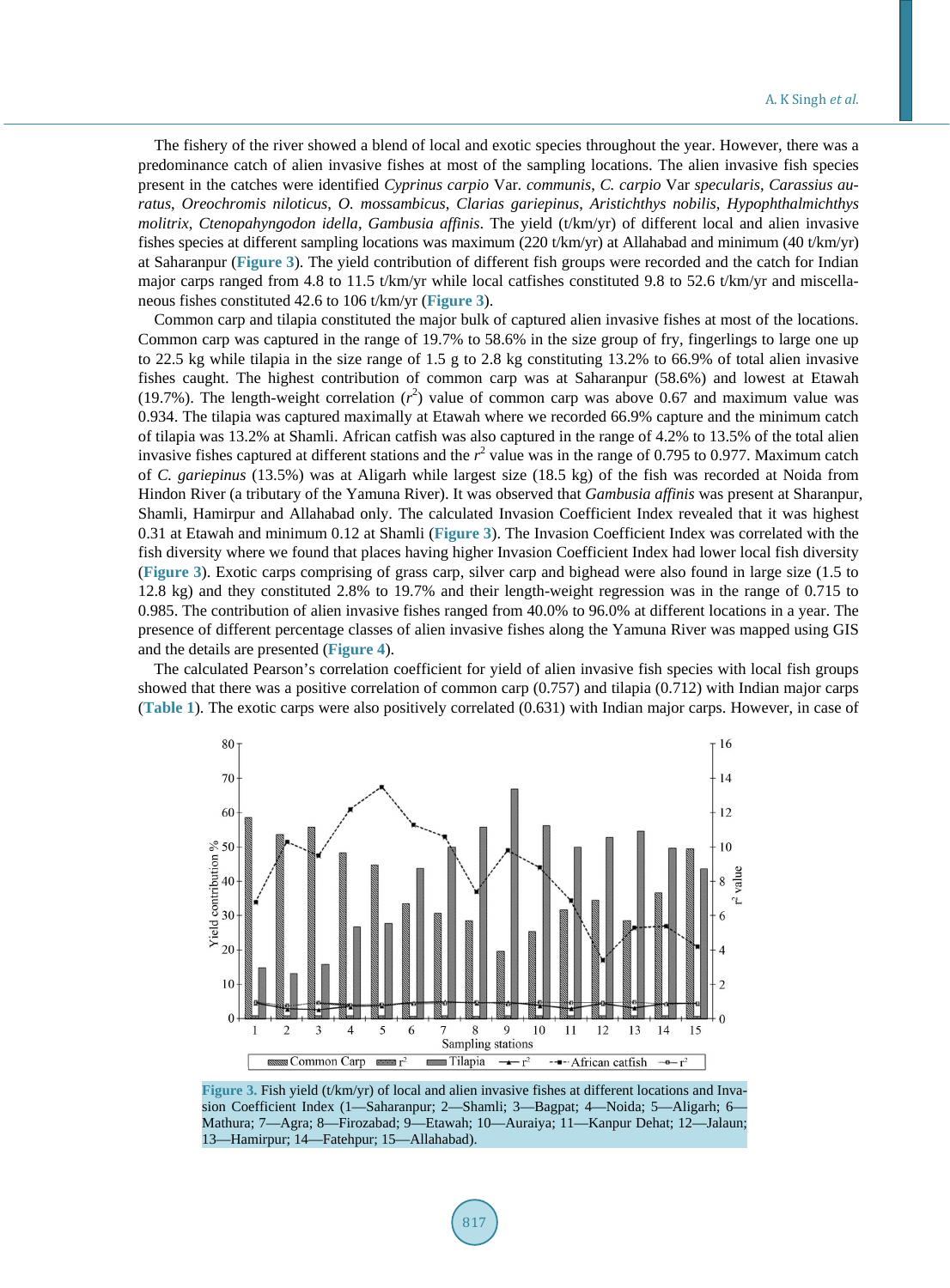<span id="page-5-0"></span>

35 70  $\boldsymbol{0}$ 140 Kilometers

**Figure 4.** GIS mapping for different percentage classes of alien invasive fishes in the Yamuna River.

| Alien invasive fishes | Correlation coefficient value with local fish groups |                  |                      |
|-----------------------|------------------------------------------------------|------------------|----------------------|
|                       | Indian major carps                                   | <b>Catfishes</b> | <b>Miscellaneous</b> |
| Common carp           | 0.7571                                               | 0.1270           | 0.5430               |
| Tilapia               | 0.7101                                               | 0.1125           | 0.5039               |
| African catfish       | 0.1544                                               | 0.0912           | 0.1631               |
| Exotic carps          | 0.6312                                               | 0.1213           | 0.4651               |

<span id="page-5-1"></span>**Table 1.** Pearson's correlation coefficient of different invaded fish species with local fish groups in the Yamuna River.

local catfishes the correlation coefficient was poor for all alien invasive fishes. The Pearson's coefficient correlation for the miscellaneous local fish species showed positive correlation particularly with common carp and tilapia (**[Table](#page-5-1) 1**).

## **4. Discussion**

There is hardly any published information on the fish diversity of the Yamuna River. However, results of this study showed that the Yamuna River harbours 63 local fish species even though the River has degraded considerably over the years [\[5\]](#page-7-4) [\[6\].](#page-7-5) A total of 93 fish species classified under 73 genera, 27 families and 9 orders was reported earlier from the river where maximum diversity was encountered in the downstream stretch and least in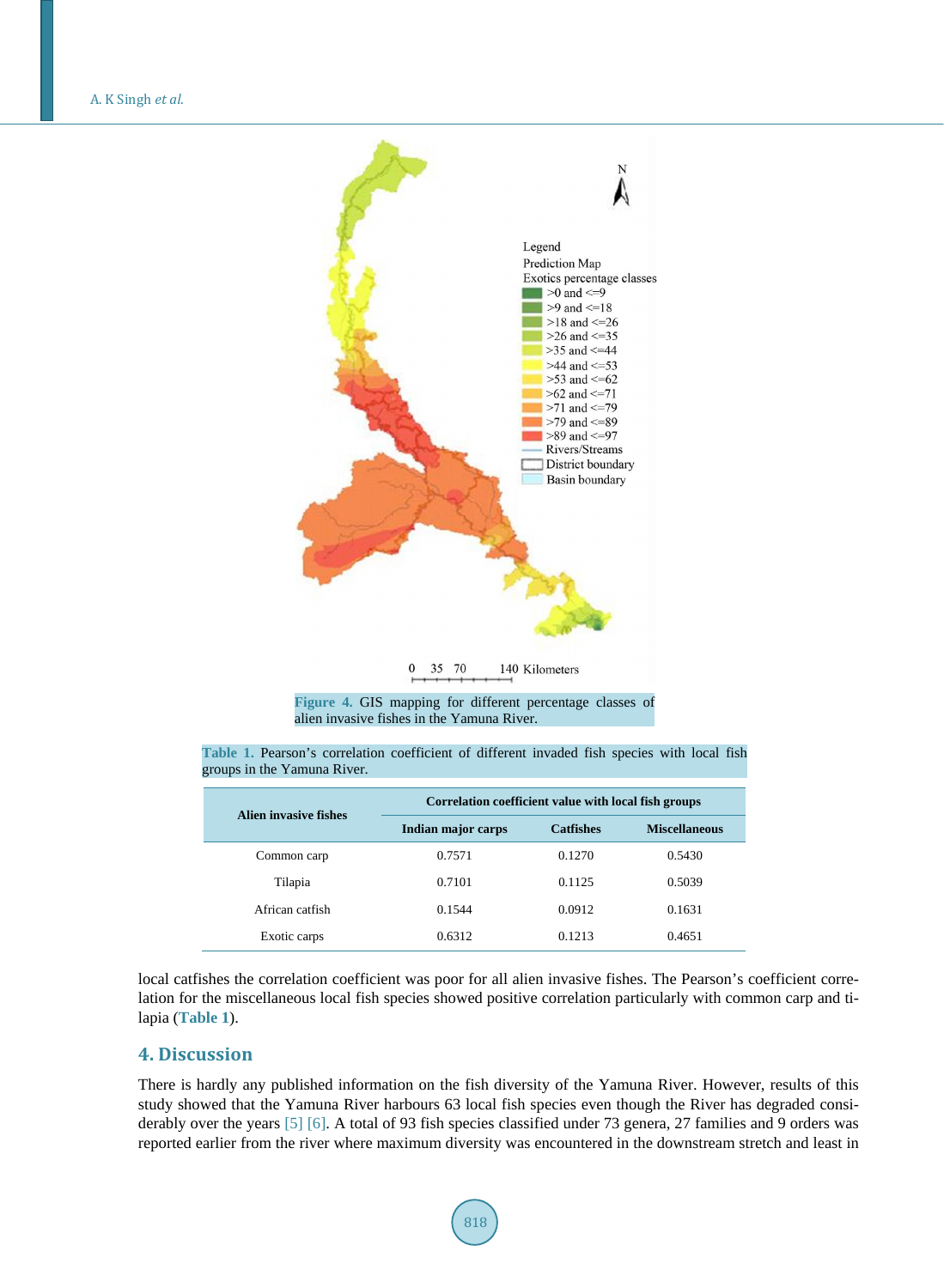the midstream, influenced by the water quality [\[5\]](#page-7-4) [\[6\].](#page-7-5) Interestingly the fishery of the river is now largely contributed by the feral alien invasive fishes, the yield of which varied from place to place. Some of the river stretch for example Etawah, was so well planted with alien invasive fishes that its yield was mainly for *Oreochromis niloticus* contributing up to 96% of total catches. The yield of tilapia was high between Gautam Buddhanagar to Etawah stretch of the river while common carp dominated below Etawah up to Allahabad possibly due to improvement of water qualities [\[5\]](#page-7-4) [\[6\].](#page-7-5) The fishery of the Yamuna River indicated that there has been decline in the fish yield over the years [\[5\]](#page-7-4) [\[6\].](#page-7-5) However, we recorded increased trend of alien invasive fishes in fishing which was mainly because of increased production of the alien invasive fishes. However, increased production of alien invasive fishes resulted in loss of biodiversity which was changing fast due to different degree of invasion and consequential habit loss on account of the invaded alien invasive fishes species [\[1\]](#page-7-0) [\[2\]](#page-7-1) [\[19\].](#page-7-16) Freshwater fish diversity of the river is enormous [\[20\]](#page-7-17)[-\[22\]](#page-7-18) however; the observed impacts of invasive alien fish species emphasized that the biodiversity of the river was adversely affected [\[2\]](#page-7-1)[-\[4\].](#page-7-2)

The risks associated with the invasion of alien fish species were growing with increasingly rapid diversification of aquaculture activities with alien invasive fish species and unregulated transportations [\[2\]](#page-7-1) [\[16\].](#page-7-13) Alien invasive fish species claimed the losses of fishery of local species and genetic diversity as per the results of this study. Such changes were apparently understood to destroy the structure and function of riverine ecosystem [\[1\]](#page-7-0) [\[15\].](#page-7-12) The fish diversity was measured by Invasion Coefficient Index pointing out the number of fish species the river was sustaining. However, due to increased spread of invasive alien fishes, there were declines in habitat quality and more invasions by alien fishes [\[2\]](#page-7-1) [\[15\]](#page-7-12) [\[23\].](#page-7-19) Many local species particularly Indian major carps were found to considerably decline and were likely extirpated from some of the stretches in the Yamuna River. At the upper most part of the river (Saharanpur) various fish species were present while downstream from Gautam Buddhanagar to Hamirpur most of the local fish species appeared either vanished or extirpated which however, showed increased diversity at Allahabad. It was obvious that the increased incidence of invasion of alien invasive fishes caused severe resource competition and fisher folk had to remain deprived of catches for local species which were more valued and preferred rather depending on the catches of alien invasive fishes mostly. Loss of local fish resource availability was understood as a key factor that influenced invasion success and processes [\[24\]](#page-8-0) [\[25\].](#page-8-1) The process of species invasion appeared to happen in three successive stages which were initial dispersal due to increased human activities; establishment of self-sustaining population and spread along the river stretches. The last two stages were found contingent upon the first one and were critical [\[15\]](#page-7-12) [\[26\].](#page-8-2) Despite the increasing literature on invasive fish species, this study is the first to quantify the impact of invasion of alien invasive fishes in the Yamuna River. Tilapia, African catfish, silver carp, gambusia are unequivocally reported to prove the devastating impacts on aquatic ecosystem [\[2\].](#page-7-1) Alien species can cause severe changes in ecosystem's functioning and are currently recognized as principal agents of ecological changes [\[27\]](#page-8-3)[-\[29\].](#page-8-4) Understanding the factors that influence the success of ecologically and economically damaging biological invasions is of prime importance. Results of this study documented that invasive populations typically exhibited potential of reducing fish genetic diversity, suggesting that invasions overweigh large confounding factors associated with loss of fish biodiversity [\[1\]](#page-7-0) [\[2\].](#page-7-1)

## **5. Conclusion**

The deliberate or accidental introduction of species outside their native range was identified as a key component of the human induced biodiversity crisis, harming native species and disturbing ecosystems processes [\[23\]](#page-7-19) [\[28\].](#page-8-5) The greater the incidence of introduction of alien invasive fishes in a region, the higher the probability that some of them become invasive and will hence cause ecological or economic damage [\[23\]](#page-7-19) [\[30\]](#page-8-6) [\[31\].](#page-8-7) It is therefore, suggested that prevention and early detection of alien invasive species are necessary to control the spread of invasive alien species. Further, risk assessment is very important and should be made mandatory to manage the intentional introductions. Our broad-scale analyses of the data presented in this study help local researchers to focus on alien invasive species to control them particularly in the biodiversity sensitive areas of freshwater.

## **Acknowledgements**

Authors are grateful to Dr. J. K. Jena, Director NBFGR for his generous support and guidance. The financial support of Uttar Pradesh State Biodiversity Board, Lucknow is thankfully acknowledged.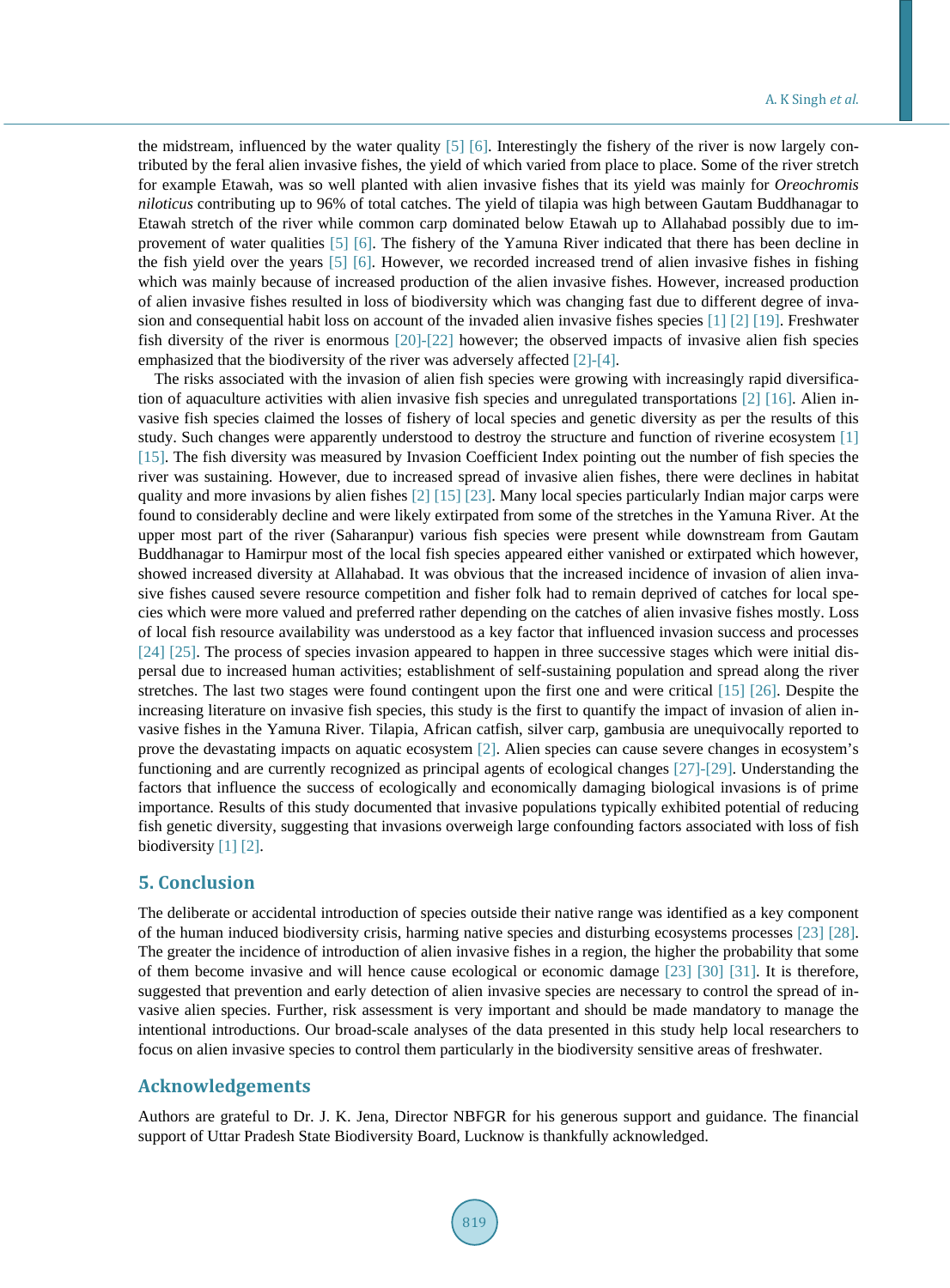#### **References**

- <span id="page-7-0"></span>[1] García-Berthou, E. (2007) The Characteristics of Invasive Fishes: What Has Been Learned So Far? *Journal of Fish Biology*, **71**, 33-55.<http://dx.doi.org/10.1111/j.1095-8649.2007.01668.x>
- <span id="page-7-1"></span>[2] Singh, A.K. and Lakra, W.S. (2011) Risk and Benefit Assessment of Alien Fish Species of the Aquaculture and Aquarium Trade into India. *Reviews in Aquaculture*, **3**, 3-18. <http://dx.doi.org/10.1111/j.1753-5131.2010.01039.x>
- <span id="page-7-3"></span>[3] Lakra, W.S., Singh, A.K. and Ayyappan, S. (Eds.) (2008) Fish Introductions in India: Status, Potential and Challenges. Narendra Publishers, New Delhi.
- <span id="page-7-2"></span>[4] De Silva, S.S., Nguyen, T.T.T., Turchini, G.M., *et al.* (2009) Alien Species in Aquaculture and Biodiversity: A Paradox in Food Production. *AMBIO*: *A Journal of the Human Environment*, **38**, 24-28. <http://dx.doi.org/10.1579/0044-7447-38.1.24>
- <span id="page-7-4"></span>[5] Sinha, M. (2006) Riverine Fisheries of India. In: Ayyappan, S., Jena, J.K., Gopalakrishnan, A. and Pandey, A.K., Eds., *Handbook of Fisheries and Aquaculture*, ICAR Publication, New Delhi, 142-157.
- <span id="page-7-5"></span>[6] Vass, K.K., Mondal, S.K., Samanta, S., *et al.* (2010) The Environment and Fishery Status of the River Ganges. *Aquatic Ecosystem Health & Management*, **13**, 385-394. <http://dx.doi.org/10.1080/14634988.2010.530139>
- <span id="page-7-6"></span>[7] Sarkar, U.K., Dubey, V.K., Singh, A.K., *et al.* (2012) Recent Occurrences of Exotic Freshwater Fishes in the Tributaries of River Ganga Basin: Abundance, Distribution, Risks, Conservation Issues. *Environmentalists*, **32**, 476-484. <http://dx.doi.org/10.1007/s10669-012-9412-7>
- <span id="page-7-7"></span>[8] Cuizhang, F., Jihua, W., Jiakuan, C., *et al.* (2003) Freshwater Fish Biodiversity in the Yangtze River Basin of China: Patterns, Threats and Conservation. *Biodiversity and Conservation*, **12**, 1649-1685. <http://dx.doi.org/10.1023/A:1023697714517>
- <span id="page-7-8"></span>[9] Szollosi-Nagy, A. (2004) In: *Proceedings of the United Nations Seminar*, Delft, 25-26 November 2004.
- [10] Ricciardi, A. and Rasmussen, J.B. (1999) Extinction Rates of North American Freshwater Fauna. *Conservation Biology*, **13**, 1220-1222. <http://dx.doi.org/10.1046/j.1523-1739.1999.98380.x>
- [11] Gibbs, J.P. (2000) Wetland Loss and Biodiversity Conservation. *Conservation Biology*, **14**, 314-317. <http://dx.doi.org/10.1046/j.1523-1739.2000.98608.x>
- <span id="page-7-9"></span>[12] Dawson, T.P., Berry, P.M. and Kampa, E. (2003) Climate Change Impacts on Freshwater Wetland Habitat. *Journal of Nature Conservation*, **11**, 25-30.<http://dx.doi.org/10.1078/1617-1381-00031>
- <span id="page-7-10"></span>[13] Copp, G.H., Bianci, P.G., Bogutskaya, N.G., Erős, T., Falka, I., Ferreira, M.T., *et al.* (2005) To Be, or Not to Be, a Non-Native Freshwater Fish. *Journal of Applied Ichthyology*, **21**, 242-262. <http://dx.doi.org/10.1111/j.1439-0426.2005.00690.x>
- <span id="page-7-11"></span>[14] Dudgeon, D., Arthington, A.H., Gessner, M.O., Kawabata, Z.I., Knowler, D.J., Lévêque, C., *et al.* (2006) Freshwater Biodiversity: Importance, Threats, Status and Conservation Challenges. *Biological Reviews*, **81**, 163-182. <http://dx.doi.org/10.1017/S1464793105006950>
- <span id="page-7-12"></span>[15] Laprieur, F., Beauchard, O., Blanchet, S., Oberdorff, T. and Brosse, S. (2008) Fish Invasions in the World's River Systems: When Natural Processes Are Blurred by Human Activities. *PLoS Biology*, **6**, e28. <http://dx.doi.org/10.1371/journal.pbio.0060028>
- <span id="page-7-13"></span>[16] Xu, H., Qiang, S., Han, Z., Guo, J., Huang, Z., Sun, H., *et al.* (2006) The Status and Causes of Alien Species Invasion in China. *Biodiversity & Conservation*, **15**, 2893-2904.<http://dx.doi.org/10.1007/s10531-005-2575-5>
- <span id="page-7-14"></span>[17] Talwar, P.K. and Jhingran, A. (1991) Inland Fishes of India and Adjacent Countries. Oxford and IBH Publishing Co., New Delhi, 1 and 2, 115-116.
- <span id="page-7-15"></span>[18] Fischer, W. and Bianchi, G. (Eds.) (1984) FAO Species Identification Sheets for Fishery Purposes. Western Indian Ocean (Fishing Area 51). Prepared and Printed with the Support of the Danish International Development Agency (DANIDA). FAO, Rome, Vol. 1-6.
- <span id="page-7-16"></span>[19] De Silva, S.S., Nguyen, T.T.T., Abery, N.W. and Amarasinghe, U.S. (2006) An Evaluation of the Role and Impacts of Alien Finfish in Asian Inland Aquaculture. *Aquaculture Research*, **37**, 1-17.
- <span id="page-7-17"></span>[20] Bilgrami, K.S. (1991) Biological Profile of the Ganga: Zooplankton, Fish, Birds and Other Minor Fauna. In: Krishnamurti, C.R., Bilgrami, K.S., Das, T.M. and Mathur, R.P., Eds., *The Ganga*: *A Scientific Study*, Northern Book Centre, New Delhi, 81-94.
- [21] Kapoor, D., Dayal, R. and Ponniah, A.G. (2002) Fish Biodiversity of India. National Bureau of Fish Genetic Resources, Lucknow.
- <span id="page-7-18"></span>[22] Lakra, W.S., Singh, A.K. and Mahanta, P.C. (Eds.) (2009) Fish Genetic Resources. Narendra Publishers, New Delhi, 308 p.
- <span id="page-7-19"></span>[23] Clavero, M. and García-Berthou, E. (2005) Invasive Species Are a Leading Cause of Animal Extinctions. *Trends in*